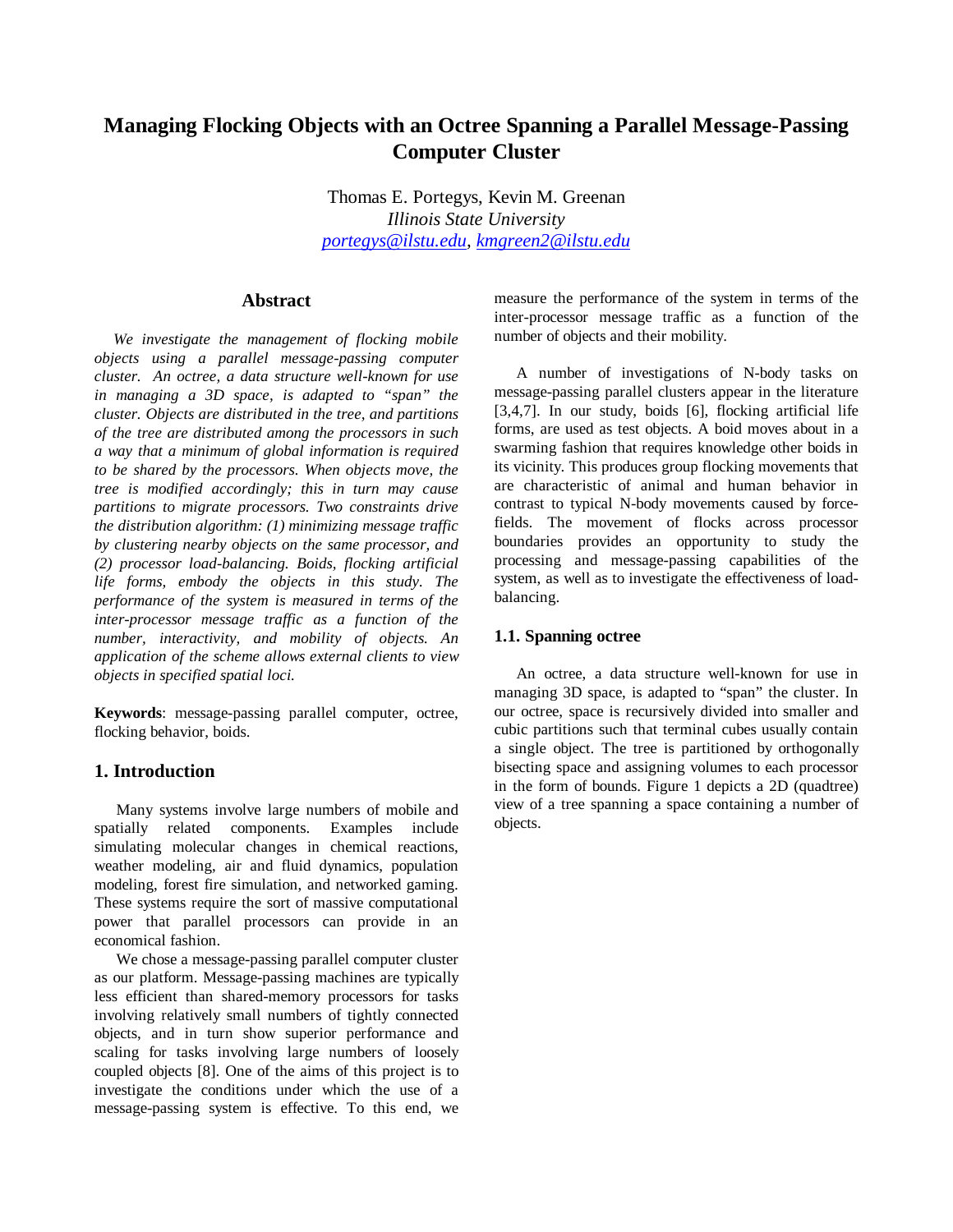

**Figure 1. Initial Spanning Tree**

In the figure, the partition bounds are globally known to processors P0 through P3. This is accomplished by replicating the bounds so that each processor has its own copy. The goal is to provide a fast determination of which partitions of the octree are managed by which processor so that objects in the corresponding volumes of space can be accessed. Each processor manages a single volume of space and the objects that it contains. The specific details of the objects in these local spaces, including the configurations of the sub-trees that track them, are known only to each processor.

#### **1.2. Migrating objects**

Figure 2 shows objects O1 and O2 migrating to the space owned by processor P3. This involves at a minimum messages from P2 to P3 to insert the migrating objects in the target space. P2 then deletes its copy of the objects.



**Figure 2. Migrating objects**

#### **1.3. Load-balancing**

Two constraints drive the distribution algorithm: (1) minimizing message-passing by clustering nearby objects on the same processor, and (2) processor load-balancing. Figure 3 shows the result of load-balancing that has caused the global space to be repartitioned as a result of the migration of objects O1 and O2. This has caused the redistribution of objects O3 and O4 to P2, and forced an update to the global bounds. We use a variation of an orthogonal recursive bisection algorithm [5] to partition space.



**Figure 3. Repartitioned space**

#### **1.4. Object interaction**

In contrast with typical N-body systems, a boid does not often interact with every other boid. A boid's movement depends only on the movements and positions of nearby boids. Because of this, a straightforward octree search is sufficient to implement efficient proximity checking, as opposed to using a cumulative scheme such as the multipole method [1,2].

Figure 4 illustrates a situation in which objects O1 and O3 reside in space managed by processor P0, and object O2 resides in space managed by P1. Consider proximity checking for O1. In the case of an O1-O3 interaction, the checking can be entirely local to P0. However, since O1 extends into space owned by P1, and the contents of this space are unknown to P0, a message to P1 must be sent containing O1's position so that P1 may conduct the proximity checking in its local space.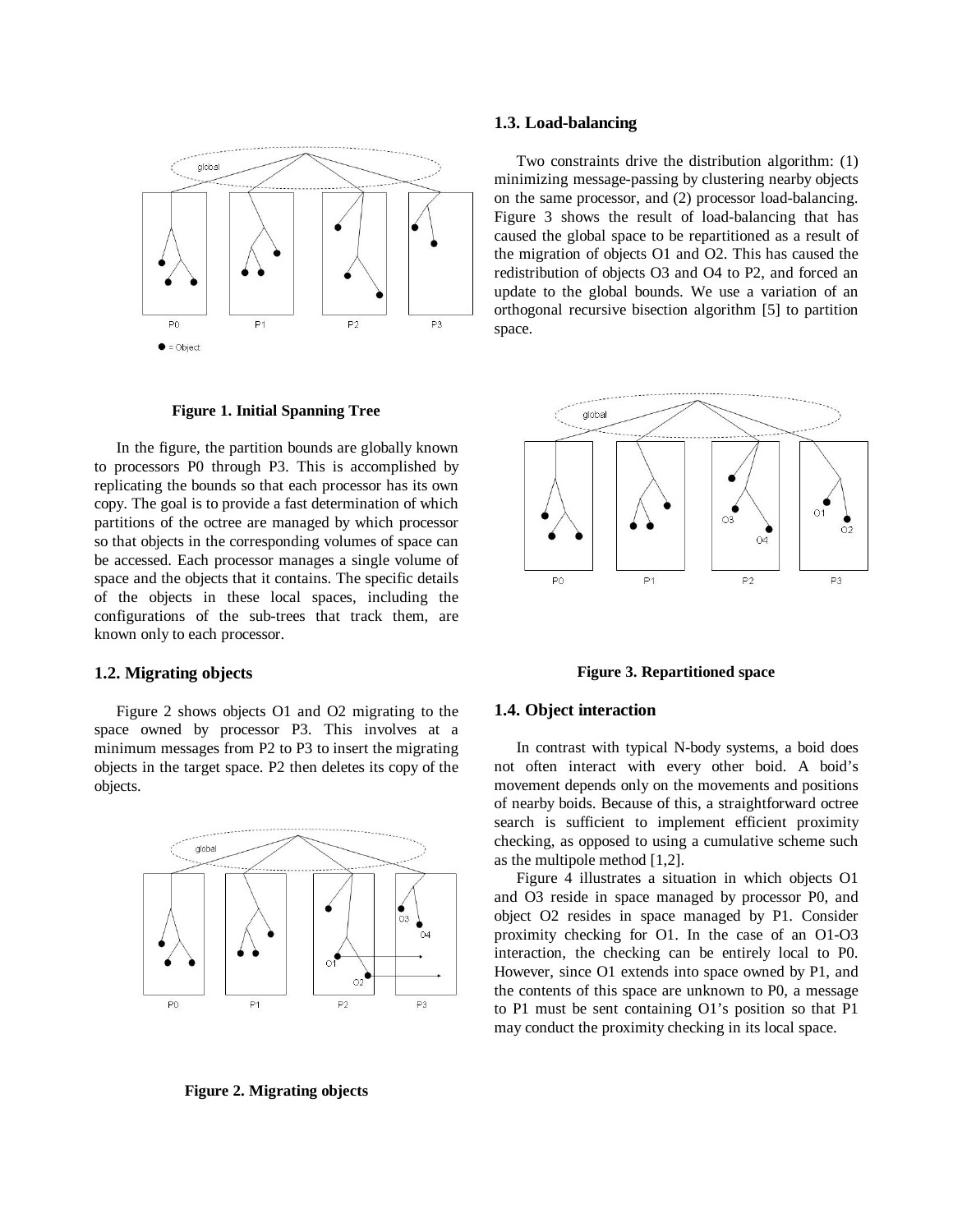

**Figure 4. Proximity checking**

#### **1.5. Viewports**

An application of the scheme allows external clients to view objects in specified spatial loci. This is accomplished by designating one of the processors as a viewport gateway. Alternatively, a dedicated machine may perform the gateway function. Clients connecting to the gateway specify a viewing frustum, which is essentially a bounding box. The gateway then makes appropriate searches on the various processors to obtain information about objects contained in the viewing frustum. A list of these is returned to the client, allowing a graphical view of a volume of space to be rendered.

## **2. Procedure**

Our platform is the Applied Computer Science Department's Beowulf machine, a cluster of 16 SUN Ultra 10 workstations running SuSe Linux, connected by a 10mbps Ethernet. The software is the C++ programming language and PVM (Parallel Virtual Machine) to provide the message-passing infrastructure. The OpenGL graphics language is used to exercise the viewport feature.

The partition algorithm requires that the number of processors be a power of 8, yet for obvious reasons this is not a practically achievable machine configuration. The solution was to implement processors as virtual entities and distribute processors among physical machines in a clustered manner.

The boids code was initially obtained from an internet source. After a measure of re-writing and parameter tuning we obtained satisfactory flocking behavior: a variety of dynamically changing flock sizes.

A PVM program is a master-slave process configuration. Our master process spawned slave processes representing virtual processors on specified machines, initializing them with their bounds and a random distribution of boids.

Updating processor bounds for load-balancing is done by the master using information from the slave processors. Each processor reports its current load (number of boids) and the position of the median boid. The master then re-partitions based on these weighted boid positions.

After initialization, the master enters a loop, an iteration of which constitutes the following cycle:

- 1. Broadcast an *aim* message to slave processors causing them to determine the next position of each boid. This entails intra-processor and cross-processor searches not involving the master.
- 2. Broadcast a *move* message, causing processors to move boids to their new positions, possibly involving cross-processor insertions and deletions, also not involving the master. Insertions are unacknowledged for efficiency reasons.
- 3. If load-balancing, broadcast a *report* message, causing the processors to send back their load and median information. The master computes new bounds and broadcasts them in a *balance* message.
- 4. If gathering statistics, broadcast a *stats* messages and gather results.
- 5. If in viewing mode, broadcast the viewing planes in a *view* message and gather the results. Each processor determines which searches its octree for boids falling within the viewing box.

The cycle steps are synchronized; each step is completed before moving to the next. This means that the master waits for all processors to respond before issuing the next command. This can only happen after all searching and insertion activity for a particular step is completed by the slaves.

The viewing capability is implemented as a separate thread within the master process. This allows a user to navigate through space, selectively viewing boids, or to run in non-interfering "blind" mode.

#### **3. Results**

Figure 5 is a graphical depiction of a simulation of the system. Here, a number of mobile point objects are shown in their octree volumes.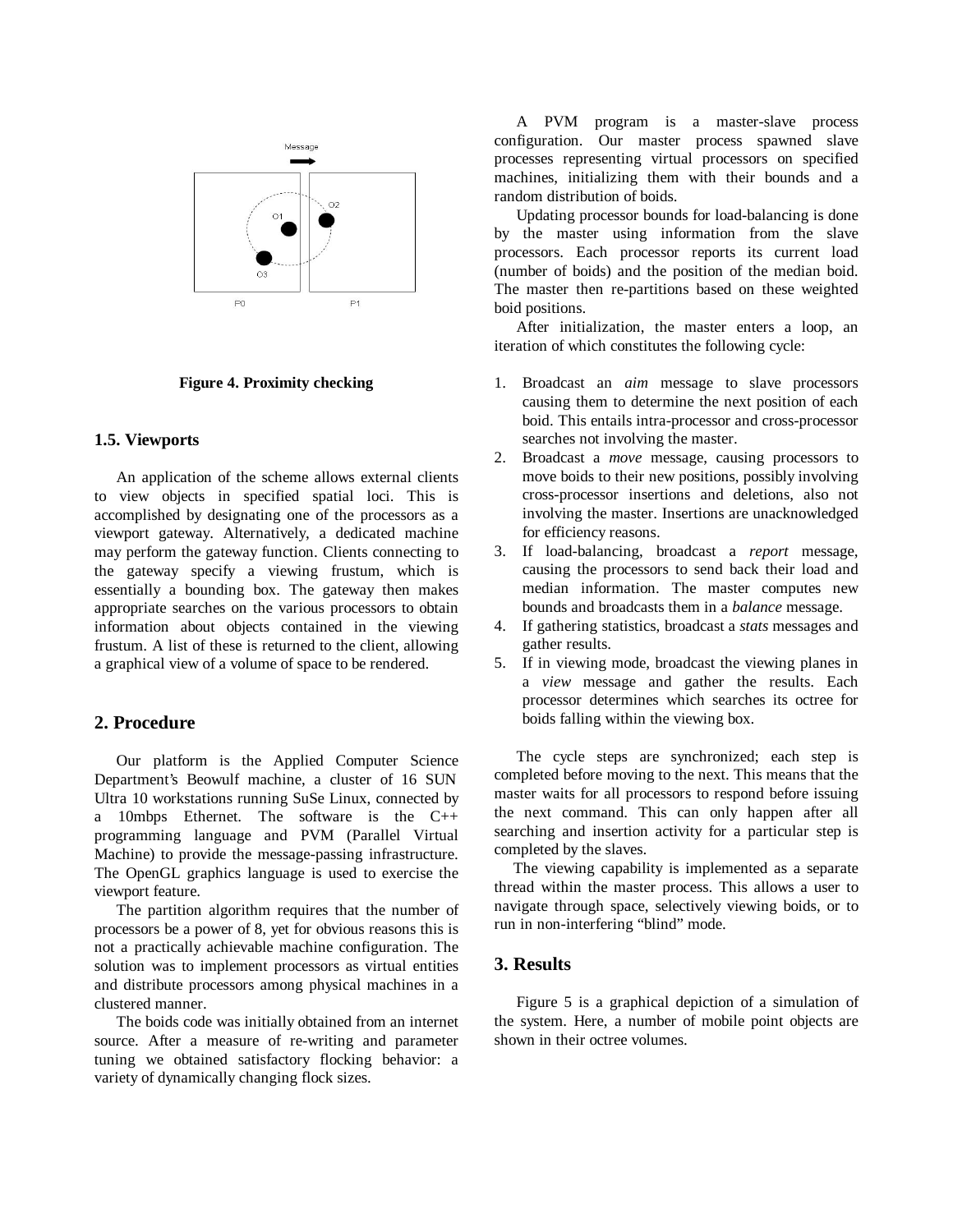

**Figure 5. Octree simulation**

The independent variables were: number of boids (25, 50, 100, 200), number of machines (4, 8), and loadbalancing (on/off). Unfortunately, due to hardware problems we were not able to use the entire 16 processor cluster. The dependent variables for which data was gathered were: load (boids) per machine and message traffic. Each trial was run for 1000 cycles. The boids had an interaction range of 5 units. As the number of boids increased, the spatial dimension were increased: 25 boids in a 15x15x15 volume, 50 in 20x, 100 in 25x, and 200 in 30x.

Figures 6 and 7 show the average and standard deviation boid load for 8 and 4 machine configurations, respectively, under no load-balancing (NLB), and loadbalancing (LB) conditions. The flocking aspect of the boids can be seen in the non-uniform distribution indicated by the standard deviation.



**Figure 6. Load for 8 machines**



**Figure 7. Load for 4 machines**

Figures 8 and 9 show the message traffic for the 8 and 4 machine configurations. Notable here is the effect of load-balancing, which causes a significant decrease in message traffic, although not a correspondingly large decrease in burstiness as indicated by the standard deviation.



**Figure 8. Message traffic for 8 machines**



**Figure 8. Message traffic for 4 machines**

## **4. Conclusion**